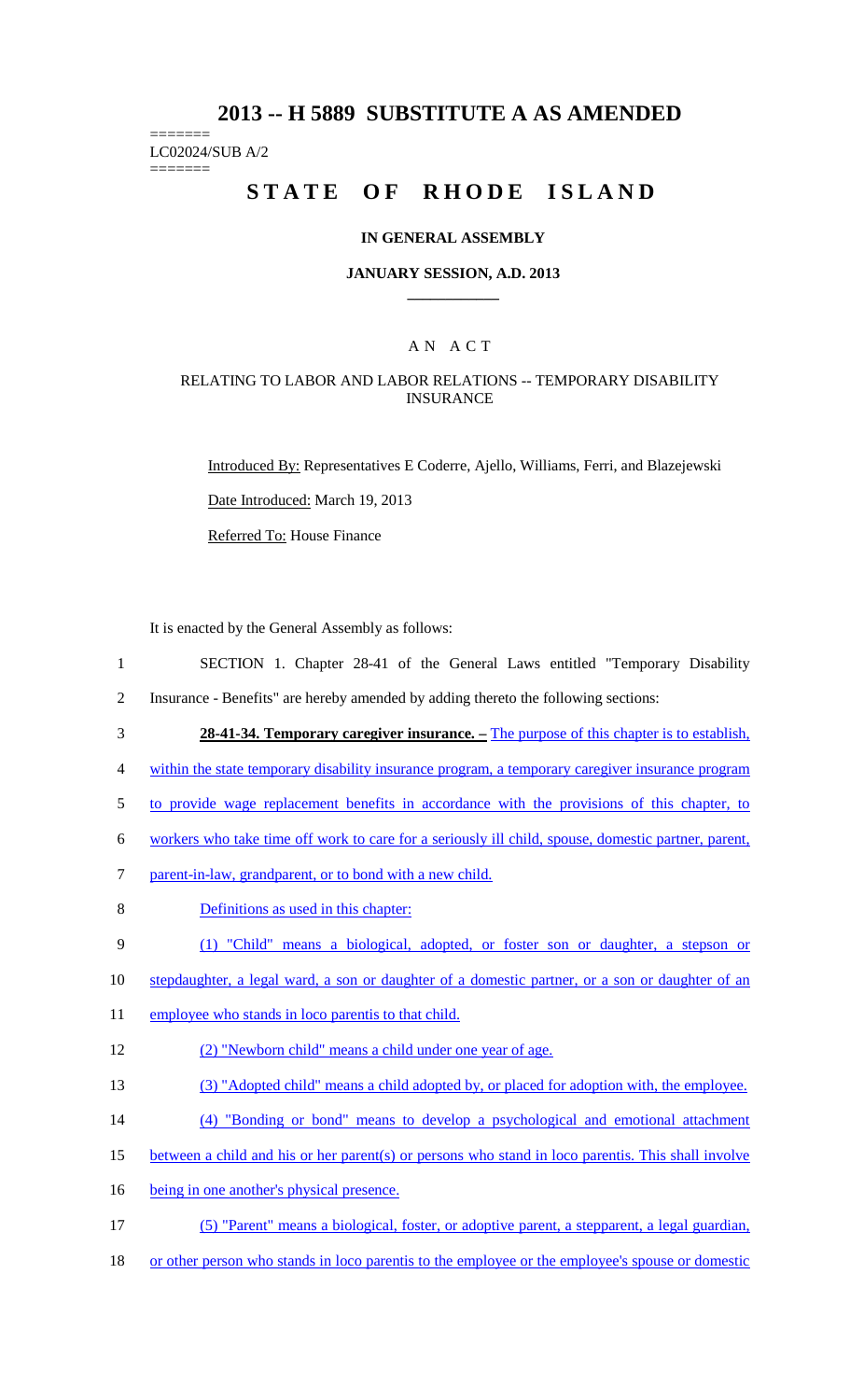- 1 partner when he/she was a child.
- 2 (6) "Domestic partner" means a party to a civil union as defined by chapter 15-3.1.
- 3 (7) "Spouse" means a party in a common law marriage, a party in a marriage conducted
- 4 and recognized by another state or country, or in a marriage as defined by chapter 15-3.
- 5 (8) "Grandparent" means a parent of the employee's parent.
- 6 (9) "Parent-in-law" means the parent of the employee's spouse or domestic partner.
- 7 (10) "Employee" means any person who is or has been employed by an employer subject
- 8 to chapters 39 through 41 of this title and in employment subject to those chapters.
- 9 (11) "Serious health condition" means any illness, injury, impairment, or physical or
- 10 mental condition that involves inpatient care in a hospital, hospice, residential health care facility,
- 11 or continued treatment or continuing supervision by a licensed health care provider.
- 12 (12) "Department" means the department of labor and training.
- 13 (13) "Persons who stand in loco parentis" means those with day-to-day responsibilities to

14 care for and financially support a child or, in the case of an employee, who had such

- 15 responsibility for the employee when the employee was a child. A biological or legal relationship
- 16 shall not be required.
- 17 **28-41-35. Benefits.** (a) Subject to the conditions set forth in this chapter, an employee
- 18 shall be eligible for temporary caregiver benefits for any week in which he or she is unable to
- 19 perform his or her regular and customary work because he or she is:
- 20 (1) Bonding with a newborn child or a child newly placed for adoption or foster care with 21 the employee or domestic partner in accordance with the provisions of subdivision 28-41-36 22 (c)(1); or
- 23 (2) Caring for a child, a parent, parent-in-law, grandparent, spouse, or domestic partner,
- 24 who has a serious health condition, subject to a waiting period in accordance with the provisions
- 25 of section 28-41-12. Employees may use accrued sick time during eligibility waiting period in
- 26 accordance with the policy of the individual's employer.
- 27 (b) Temporary caregiver benefits shall be available only to the employee exercising his or
- 28 her right to leave while covered by the temporary caregiver insurance program. An employee
- 29 shall file a written intent with their employer, in accordance with rules and regulations
- 30 promulgated by the department, with a minimum of thirty (30) days notice prior to
- 31 commencement of the family leave. Failure by the employee to provide the written intent may
- 32 result in delay or reduction in the claimant's benefits, except in the event the time of the leave is
- 33 unforeseeable or the time of the leave changes for unforeseeable circumstances.
- 34 (c) Employees cannot file for both temporary caregiver benefits and temporary disability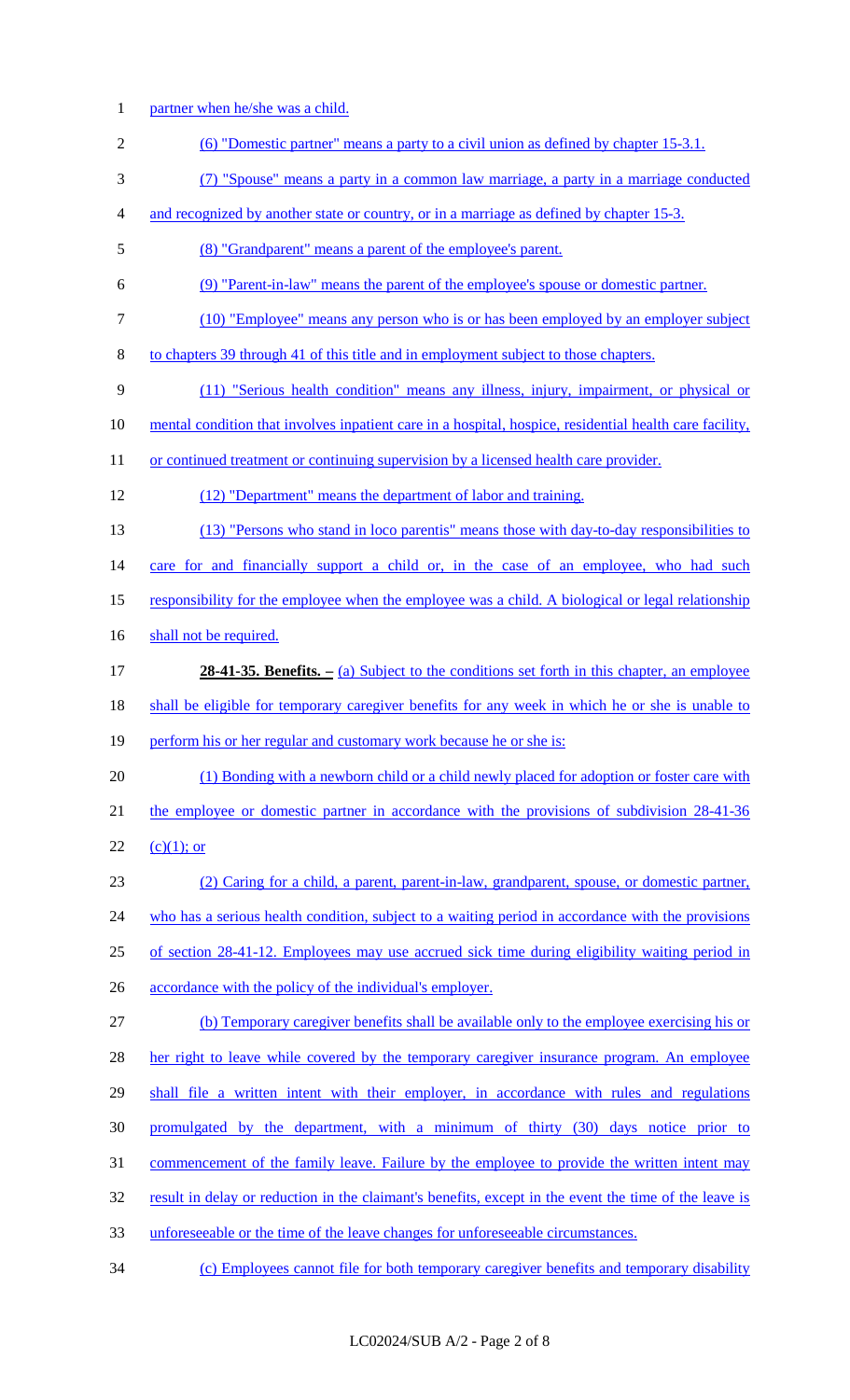1 benefits for the same purpose, concurrently, in accordance with all provisions of this act and

2 chapter 39-41.

3 (d) Temporary caregiver benefits may be available to any individual exercising his or her 4 right to leave while covered by the temporary caregiver insurance program, commencing on or 5 after January 1, 2014, which shall not exceed the individual's maximum benefits in accordance 6 with chapters 39-41. The benefits for the temporary caregiver program shall be payable with 7 respect to the first day of leave taken after the waiting period and each subsequent day of leave 8 during that period of family temporary disability leave. Benefits shall be in accordance with the 9 following: 10 (1) Beginning January 1, 2014 temporary caregiver benefits shall be limited to a 11 maximum of four (4) weeks in a benefit year; 12 (e) In addition, no individual shall be paid temporary caregiver benefits and temporary 13 disability benefits which together exceed thirty (30) times his or her weekly benefit rate in any 14 benefit year. 15 (f) Any employee who exercises his or her right to leave covered by temporary caregiver 16 insurance under this chapter shall, upon the expiration of that leave, be entitled to be restored by 17 the employer to the position held by the employee when the leave commenced, or to a position 18 with equivalent seniority, status, employment benefits, pay, and other terms and conditions of 19 employment including fringe benefits and service credits that the employee had been entitled to at 20 the commencement of leave. 21 (g) During any caregiver leave taken pursuant to this chapter, the employer shall maintain 22 any existing health benefits of the employee in force for the duration of the leave as if the 23 employee had continued in employment continuously from the date he or she commenced the 24 leave until the date the caregiver benefits terminate; provided, however, that the employee shall 25 continue to pay any employee shares of the cost of health benefits as required prior to the 26 commencement of the caregiver benefits. 27 (h) No individual shall be entitled to waiting period credit or temporary caregiver benefits 28 under this section for any week beginning prior to January 1, 2014. An employer may require an 29 employee who is entitled to leave under the federal Family and Medical Leave Act, PL 103-3 30 and/or the Rhode Island Parental and Family Medical Leave Act, 28-41 et seq., who exercises his 31 or her right to benefits under the temporary caregiver insurance program under this chapter, to 32 take any temporary caregiver benefits received, concurrently, with any leave taken pursuant to the 33 federal Family and Medical Leave Act and/or the Rhode Island Parental and Family Medical 34 Leave Act.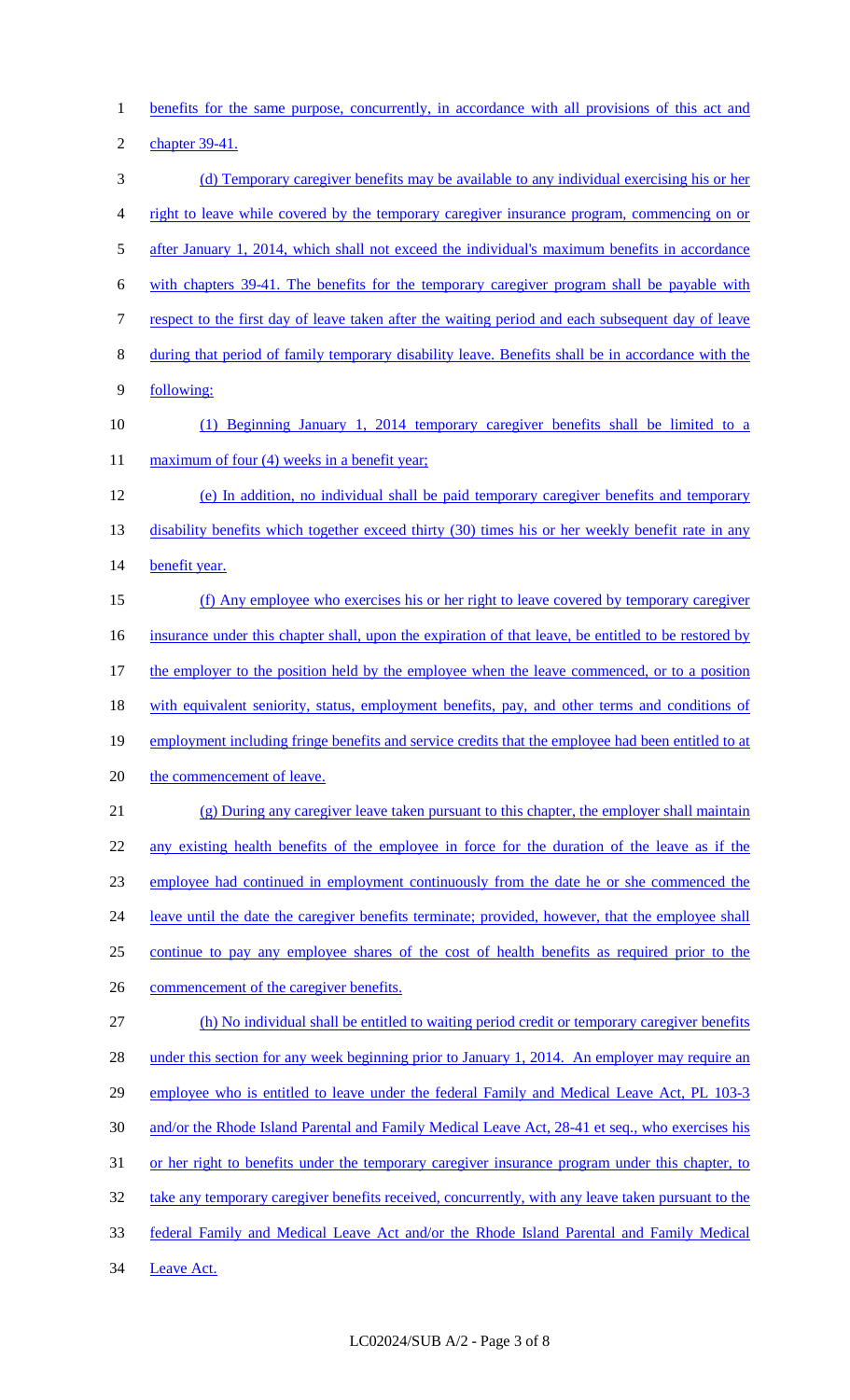- 1 (i) Temporary caregiver benefits shall be in accordance with federal Family and Medical
- 2 Leave Act (FMLA) P.L. 103-3 and Rhode Island Family Parental and Family Leave Act in
- 3 accordance with section 28-48-1, et. seq.
- 4 An employer may require an employee who is entitled to leave under the federal Family
- 5 and Medical Leave Act, PL 103-3 and/or the Rhode Island Parental and Family Medical Leave
- 6 Act, 28-41 et seq., who exercises his or her right to benefits under the temporary caregiver
- 7 insurance program under this chapter, to take any temporary caregiver benefits received,
- 8 concurrently, with any leave taken pursuant to the federal Family and Medical Leave Act and/or
- 9 the Rhode Island Parental and Family Medical Leave Act.
- 10 **28-41-36. Certification of eligibility for leave. –** (a) An individual who exercises his or
- 11 her right to leave covered by the temporary caregiver insurance program under this chapter shall
- 12 file a certificate form with all information required by the department.
- 13 (b) For leave for reason of caring for a seriously ill family member, an employee shall
- 14 file a certificate with the department that shall contain:
- 15 (1) A diagnosis and diagnostic code prescribed in the international classification of
- 16 diseases, or where no diagnosis has yet been obtained, a detailed statement of symptoms;
- 17 (2) The date if known, on which the condition commenced;
- 18 (3) The probable duration of the condition;
- 19 (4) An estimate of the amount of time that the licensed qualified health care provider
- 20 believes the employee is needed to care for the family member;
- 21 (5) A statement that the serious health condition warrants the participation of the 22 employee to provide care for his or her family member. "Warrants the participation of the 23 employee" includes, but is not limited to, providing psychological comfort, arranging third-party 24 care for the family member as well as directly providing, or participating in the medical and 25 physical care of the patient; and 26 (6) A certificate filed to establish medical eligibility of the serious health condition of the
- 27 employee's family member shall be made by the family member's treating licensed qualified 28 heath care provider.
- 29 (7) In the case of a parent, or persons who are in loco parentis caring for the serious 30 health condition of a foster care child, the employee shall submit all required information in 31 accordance with this section, with a written request to the department of children, youth and 32 families for the release of medical information by the child's treating licensed qualified health 33 care provider. The department of children, youth and families shall transmit the requested 34 medical information, pending all properly submitted forms, to the department of labor and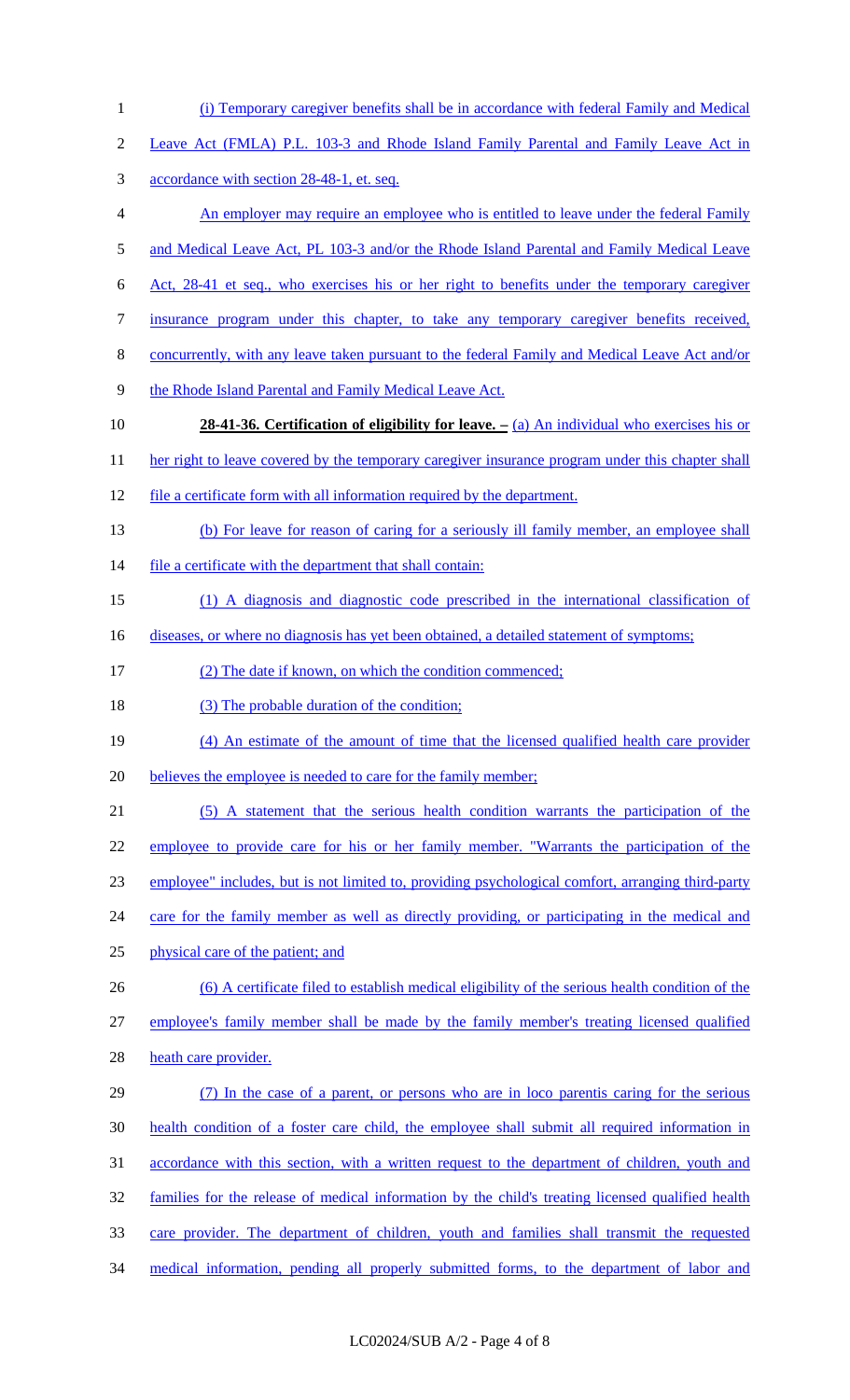1 training, within ten (10) business days of request. In the absence of the requested transmitted 2 medical information by the department of children, youth and families within ten (10) business 3 days, the employee may request the licensed qualified healthcare provider to directly transmit the 4 medical eligibility of the serious health condition to the department of labor and training. 5 Payment shall not be delayed, in accordance with all provisions of chapter 39-41, as a result of 6 delays by the department of children, youth and families in transmitting medical information. 7 (c) The department shall develop a certificate of eligibility form for leave in the case of 8 bonding as defined herein, for the birth of a newborn child of the employee or the employee's 9 domestic partner, or the placement of a child with the employee in connection with the adoption 10 or foster care of the child by the employee or domestic partner, or persons in loco parentis. 11 Information shall include the following: 12 (1) A birth certificate, certificate of adoption, or other competent evidence showing the 13 employee or the employee's domestic partner, or persons in loco parentis is the parent of the child 14 within twelve (12) months of the child's adoption, birth or placement for adoption or foster care 15 with the employee. 16 **28-41-37. Determination of a Claim.--** (a) In accordance with section 28-41-16, upon 17 the filing of a claim, the director shall promptly examine the claim and on the basis of facts found 18 by the director and records maintained by the department, the claim shall be determined to be 19 valid or invalid, if the claim is determined to be valid, the director shall promptly notify the 20 claimant as to the week with respect to which benefits shall commence, the weekly benefit 21 amount payable, and the maximum duration of those benefits. If the claim is determined to be 22 invalid, the director shall likewise notify the claimant and any other interested parties of that 23 determination and the reasons for it. if the processing of the claim is delayed for any reason, the 24 director shall notify the claimant, in writing, within three (3) weeks of the date the application for 25 benefits is filed of the reason for the delay. Unless the claimant or any other interested party, 26 within fifteen (15) days, requests a hearing before the board of review, the determination with 27 reference to the claim is final. However, for good cause shown the fifteen (15) day period may be 28 extended after notification by the director has been mailed to his or her last known address, as 29 provided in this section. At any time within one year from the date of a monetary determination, 30 the director, upon request of the claimant or on his or her own motion, may reconsider his or her 31 determination if he or she finds that an error in computation or identity has occurred in 32 connection with it or that additional wages pertinent to the claimant's status have become 33 available, or if that determination has been made as a result of a nondisclosure or 34 misrepresentation of a material fact.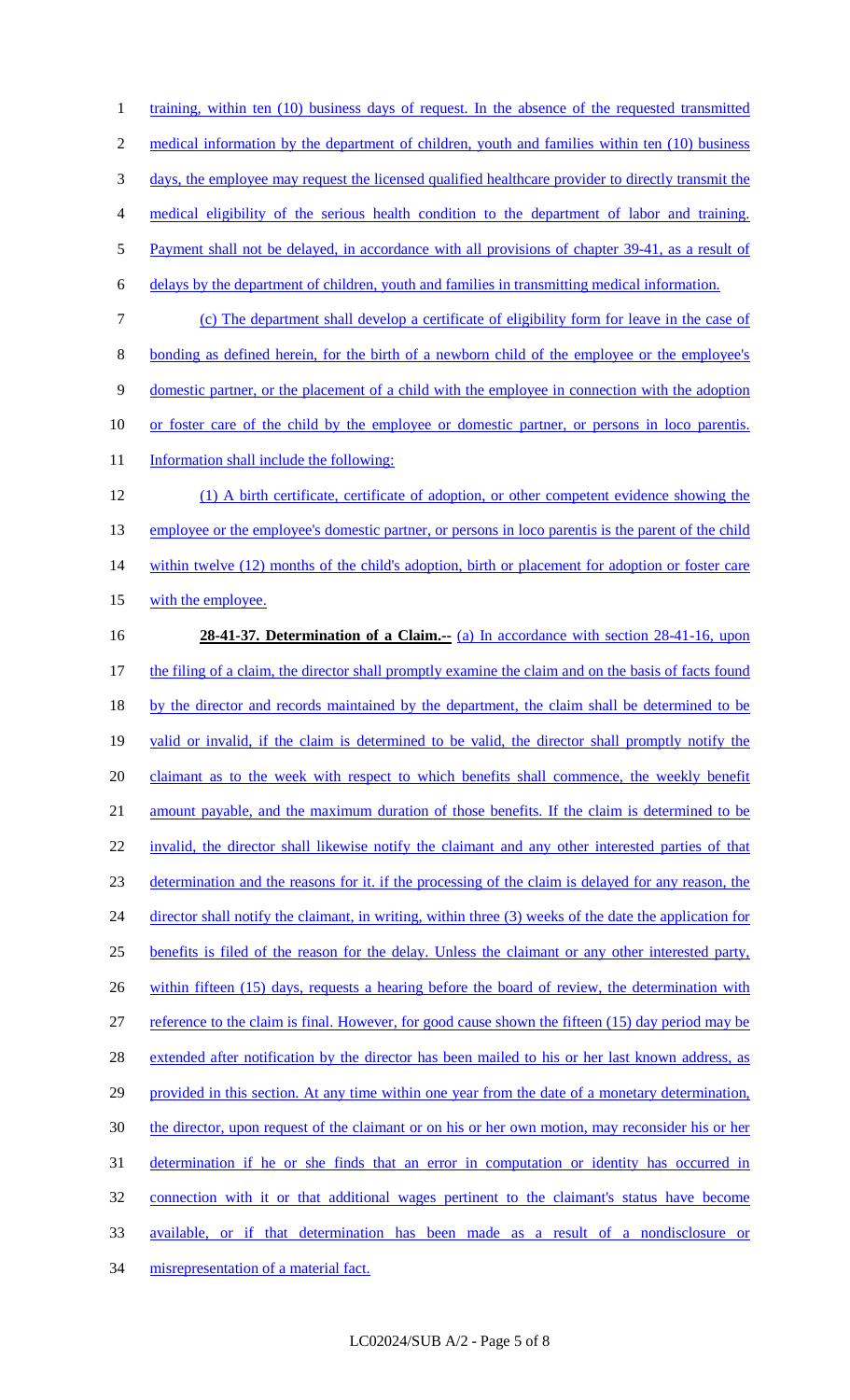1 (b) If an appeal is duly filed, benefits with respect to the period prior to the final decision, 2 if it is found that those benefits are payable, shall be paid only after the decision. If an appeal 3 tribunal affirms a decision of the director, or the board of review affirms a decision of an appeal 4 tribunal allowing benefits, those benefits shall be paid regardless of any appeal which may 5 subsequently be taken. 6 **28-41-38. Confidential Health Information.--** Information pursuant to any individual's 7 temporary disability claim or temporary caregiver insurance claim shall be held confidential in 8 accordance with chapters 39-41, section 28-39-19, 5-37.3, and all applicable state and federal 9 regulations. 10 **28-41-39. Powers and Duties.--** The director of the department of labor and training 11 shall have the following powers and duties: 12 (1) To promulgate regulations relative to the operation of the temporary caregiver 13 insurance program; 14 (2) To create all necessary applications and certificates to fulfill the purposes of this 15 section; 16 (3) To disseminate information regarding the program to Rhode Island employers and 17 shall carry out a public education program to inform workers and employers about the availability 18 of benefits under the temporary caregiver insurance program. The director may use a proportion 19 of the funds collected for the temporary caregiver insurance program in a given year to pay for 20 the public education program and/or funding received from other sources for the purpose of 21 educating the public about their benefits. Outreach information shall be available in English and 22 other languages; and 23 (4) To inform Rhode Island employees of their disability insurance rights and benefits 24 due to the employee's own sickness, injury, or pregnancy, or the employee's need to provide care 25 for any sick or injured family member or new child. The notice shall be given by every eligible 26 employer to each new employee hired on or after January 1, 2014, and to each employee taking 27 leave from work on or after January 1, 2014 due to pregnancy or the need to provide care for any 28 sick or injured family member or new child. The director shall require each employer to post and 29 maintain information regarding the program in accordance with section 28-41-15. 30 **28-41-40. Fraud and Misrepresentation of Benefits. --** (a) The temporary caregiver 31 insurance program shall be part of the temporary disability insurance fund. If the director finds 32 that any individual falsely certifies the medical condition of any person in order to obtain family 33 temporary disability insurance benefits, with the intent to defraud, whether for the maker or for 34 any other person, the director shall assess a penalty against the individual in the amount of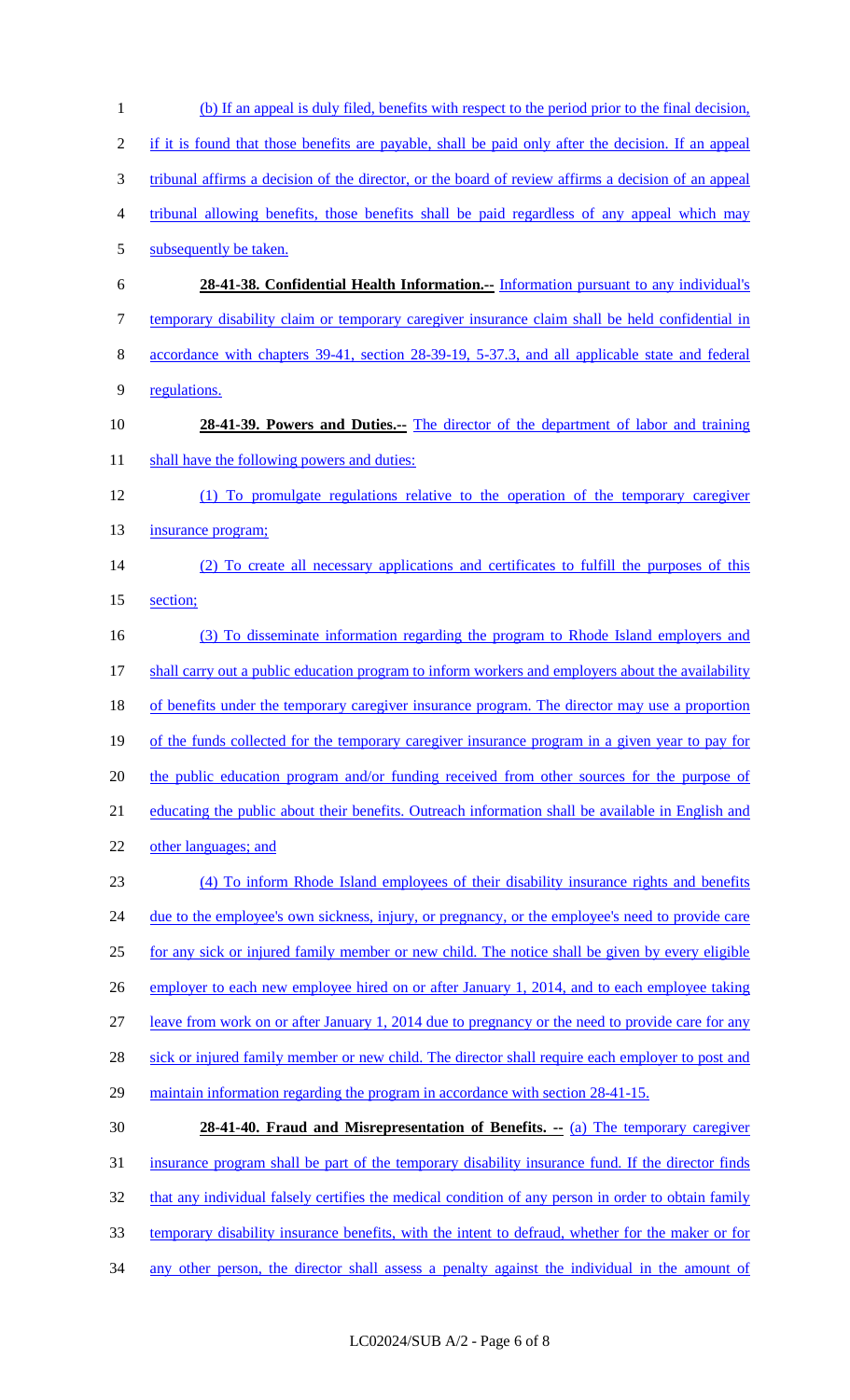1 twenty-five percent (25%) of the benefits paid as a result of the false certification. Unless 2 otherwise specified to the contrary, all of the provisions of chapters 39 through 41 of this title 3 shall apply to the temporary caregiver insurance program. 4 (b) If a physician or other qualified health care provider licensed by a foreign country is 5 under investigation by the department for assisting in the filing of false claims and the department 6 does not have the legal remedies to conduct a criminal investigation or prosecution in that 7 country, the department may suspend the processing of all further certifications until the licensed 8 qualified health care provider fully cooperates and continues to cooperate with the investigation. 9 A qualified health care provider licensed by and practicing in a foreign country who has been 10 convicted of filing false claims with the department shall be barred indefinitely from filing a 11 certificate in support of a temporary disability insurance or temporary caregiver insurance claim 12 in the state of Rhode island. 13 **28-41-41. Criminal Prosecution.** -- All criminal actions for any violation of chapter 39 -14 41 of this title, or any rule or regulation of the department shall be prosecuted by the attorney 15 general, or by any qualified member of the Rhode Island bar, that shall be designated by the 16 director and approved by the attorney general to institute and prosecute that action. 17 **28-41-42. Receipt of Federal Funds. --** To the extent that funds are made available by 18 the federal government, under title III of the Social Security Act, (42 U.S.C. 501 et seq.), or 19 otherwise for such purpose, the expenses of administering chapter 39-41 of this title shall be paid 20 from those funds, provided that this section shall not be considered to permit any expenditure of 21 funds from the employment security administration account contrary to section 28-42-29. In the 22 event that the Social Security Act is amended to permit funds granted under Title III to be used to 23 pay expenses of administering a sickness compensation law, such as chapter 39-41 of this title, 24 then from and after the effective date of that amendment, the expenses of administering those 25 chapters shall be paid out of the employment security administration account or any other account 26 or fund in which funds granted under Title III are deposited. 27 SECTION 2. This act shall take effect upon passage.

======= LC02024/SUB A/2 ========